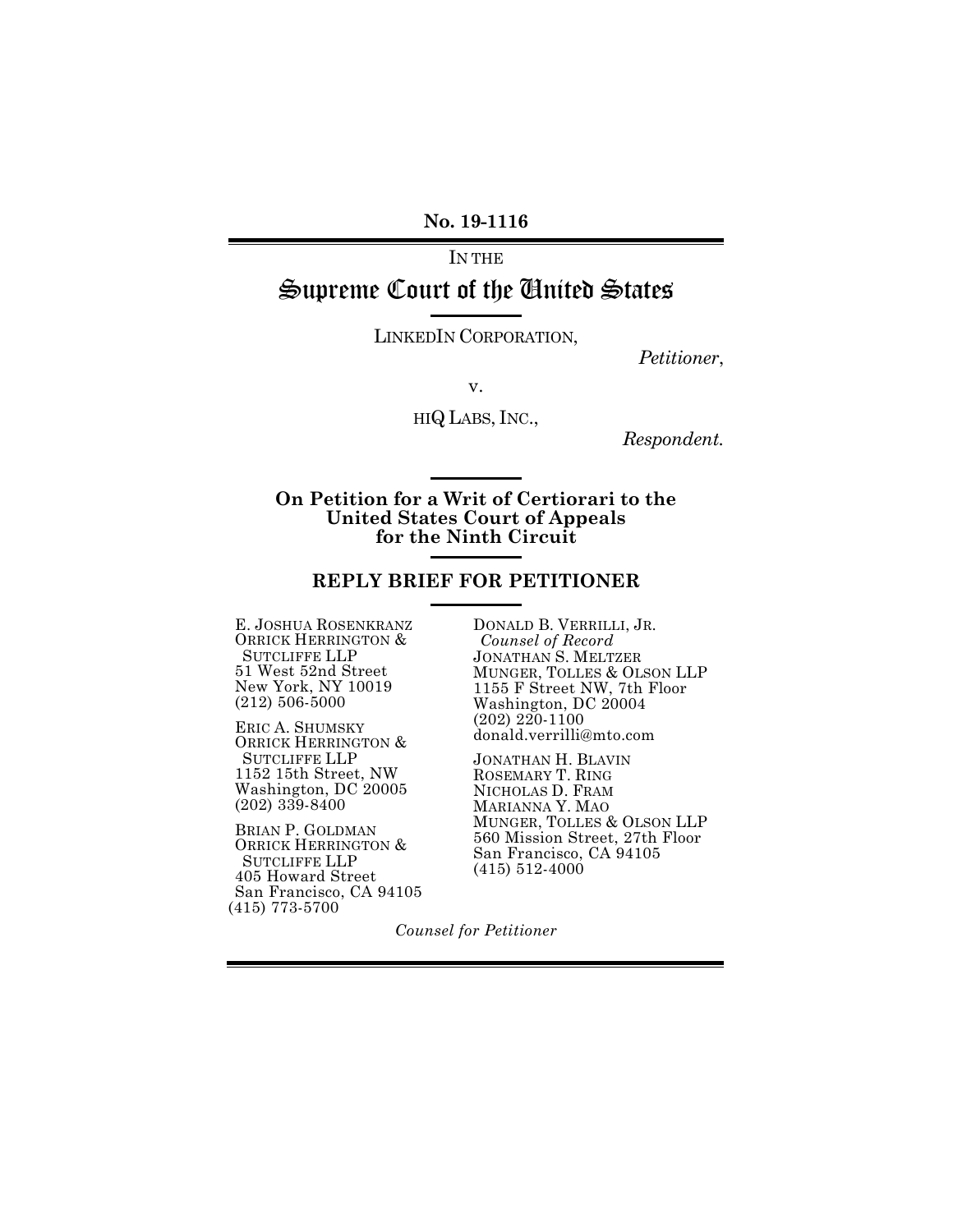# **TABLE OF CONTENTS**

<span id="page-1-0"></span>

| $\mathsf{A}$ | The Decision of the Court of<br>Appeals Creates a Direct Circuit                                  |  |  |
|--------------|---------------------------------------------------------------------------------------------------|--|--|
| В.           | The Ninth Circuit's Interpretation                                                                |  |  |
| C.           | The Decision Below Raises Issues<br>of Exceptional Importance that<br>Warrant Immediate Review  8 |  |  |
| D.           | This Case Is a Good Vehicle for                                                                   |  |  |
| Е.           | The Court Should Consider This<br>Case Together With Van Buren v.                                 |  |  |
|              |                                                                                                   |  |  |

i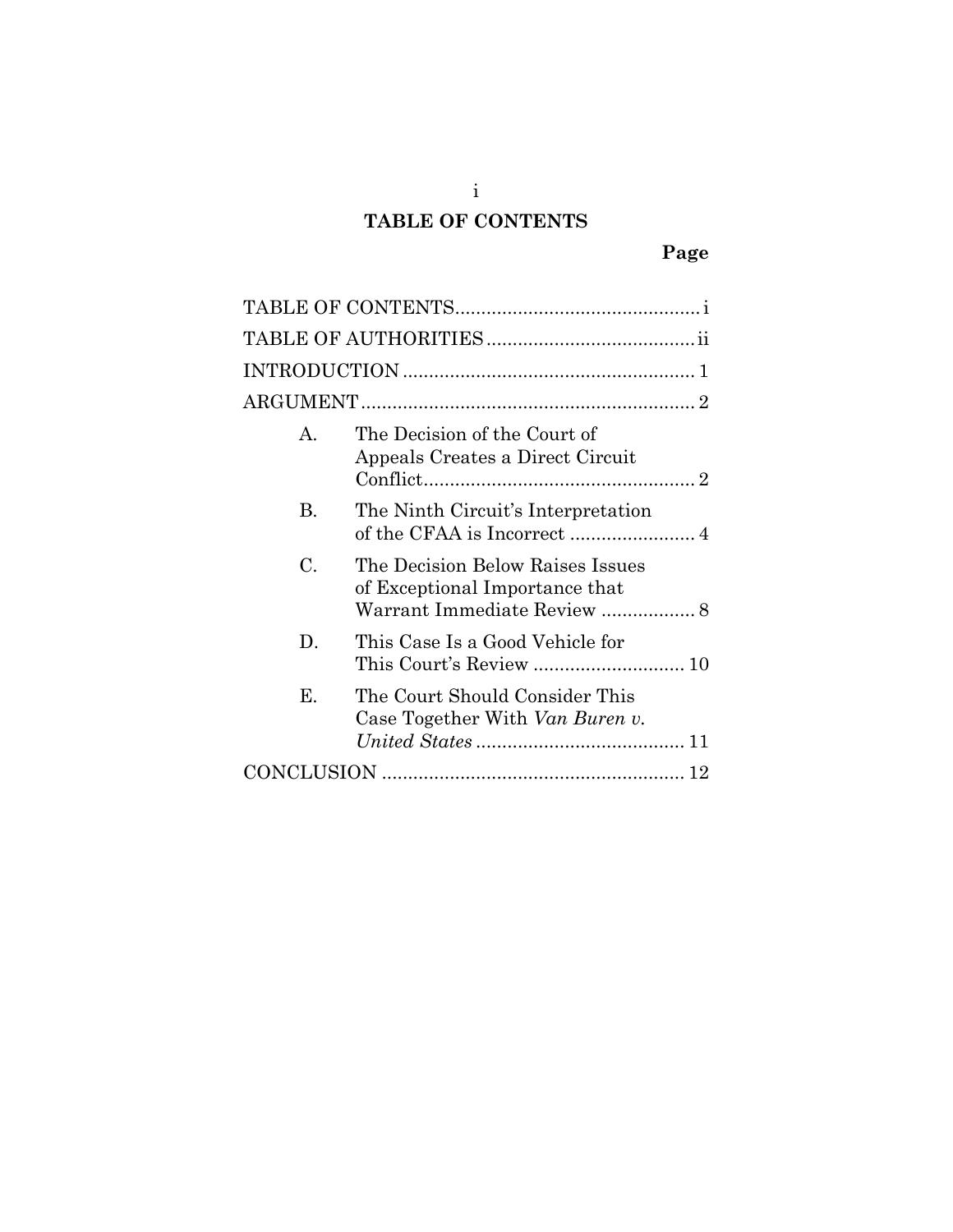## **TABLE OF AUTHORITIES**

## <span id="page-2-0"></span>**FEDERAL CASES**

# **Page(s)**

| Almendarez-Torres v. United States,                               |
|-------------------------------------------------------------------|
| Arcara v. Cloud Books, Inc.,                                      |
| Bostock v. Clayton County,                                        |
| Craigslist Inc. v. 3Taps Inc.,<br>964 F. Supp. 2d 1178 (N.D. Cal. |
| EF Cultural Travel BV v. Zefer Corp.,                             |
| Facebook, Inc. v. Power Ventures, Inc.,                           |
| Hardt v. Reliance Standard Life Ins. Co.,                         |
| Int'l Airport Centers, LLC v. Citrin,                             |
| Intel Corp. Inv. Policy Comm. v. Sulyma,                          |
| Lloyd Corp. v. Tanner,                                            |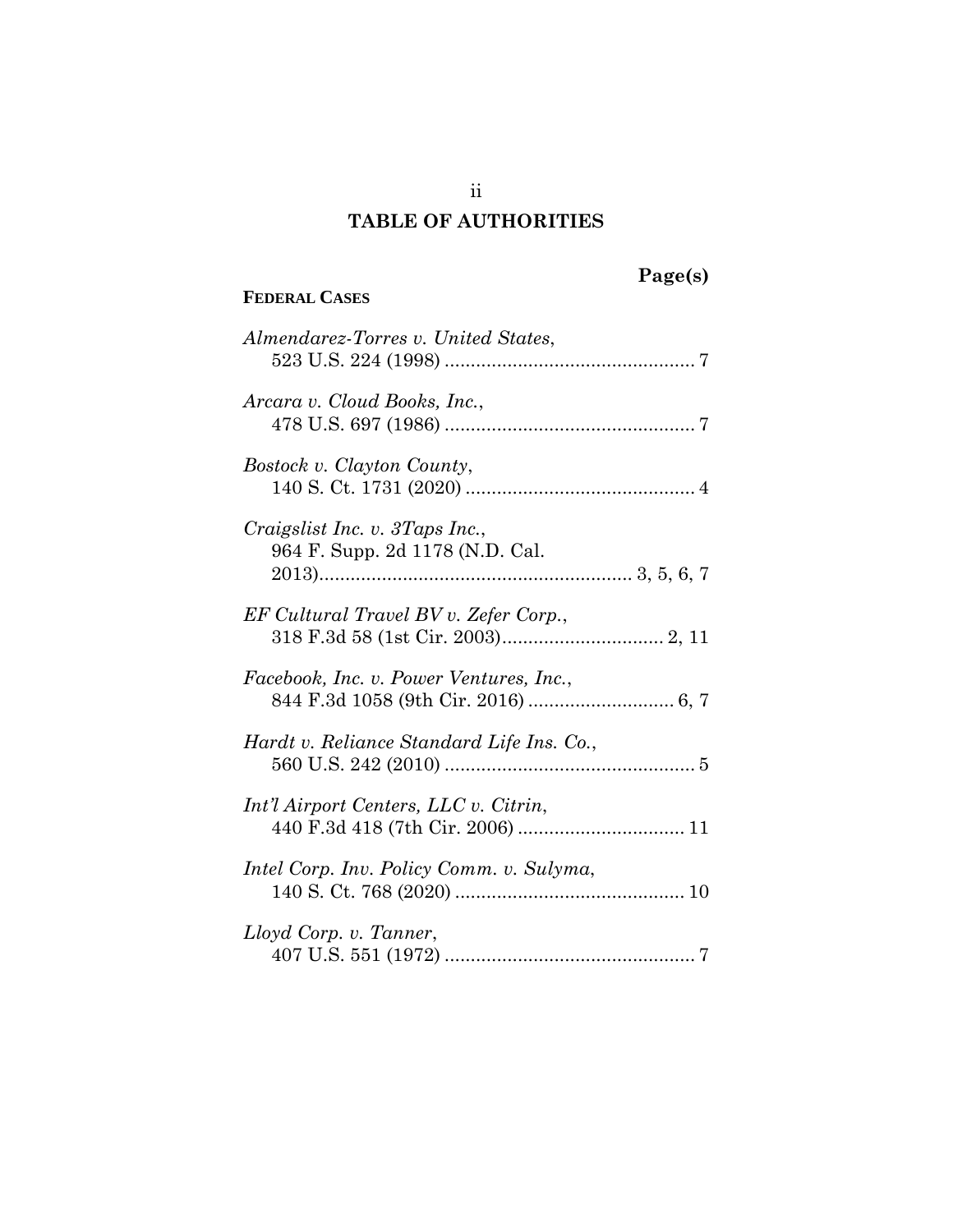## iii **TABLE OF AUTHORITIES (continued)**

|                                                                                | Page(s) |
|--------------------------------------------------------------------------------|---------|
| Manhattan Cmty. Access Corp. v.<br>Halleck,                                    |         |
| Packingham v. North Carolina,                                                  |         |
| Pulte Homes, Inc. v. Laborers' Int'l<br>Union of N. Am.,                       |         |
| $QVC$ , Inc. v. Resultly, LLC,<br>159 F. Supp. 3d 576 (E.D. Pa. 2016) 2, 3     |         |
| Ratzlaf v. United States,                                                      |         |
| Rust v. Sullivan,                                                              |         |
| Sandvig v. Barr,<br>No. CV 16-1368 (JDB), 2020 WL                              |         |
| Shular v. United States,                                                       |         |
| Sw. Airlines Co. v. Farechase, Inc.,<br>318 F. Supp. 2d 435 (N.D. Tex. 2004) 3 |         |
| Va. Bd. Of Pharmacy v. Va. Citizens<br>Consumer Council, Inc.,                 |         |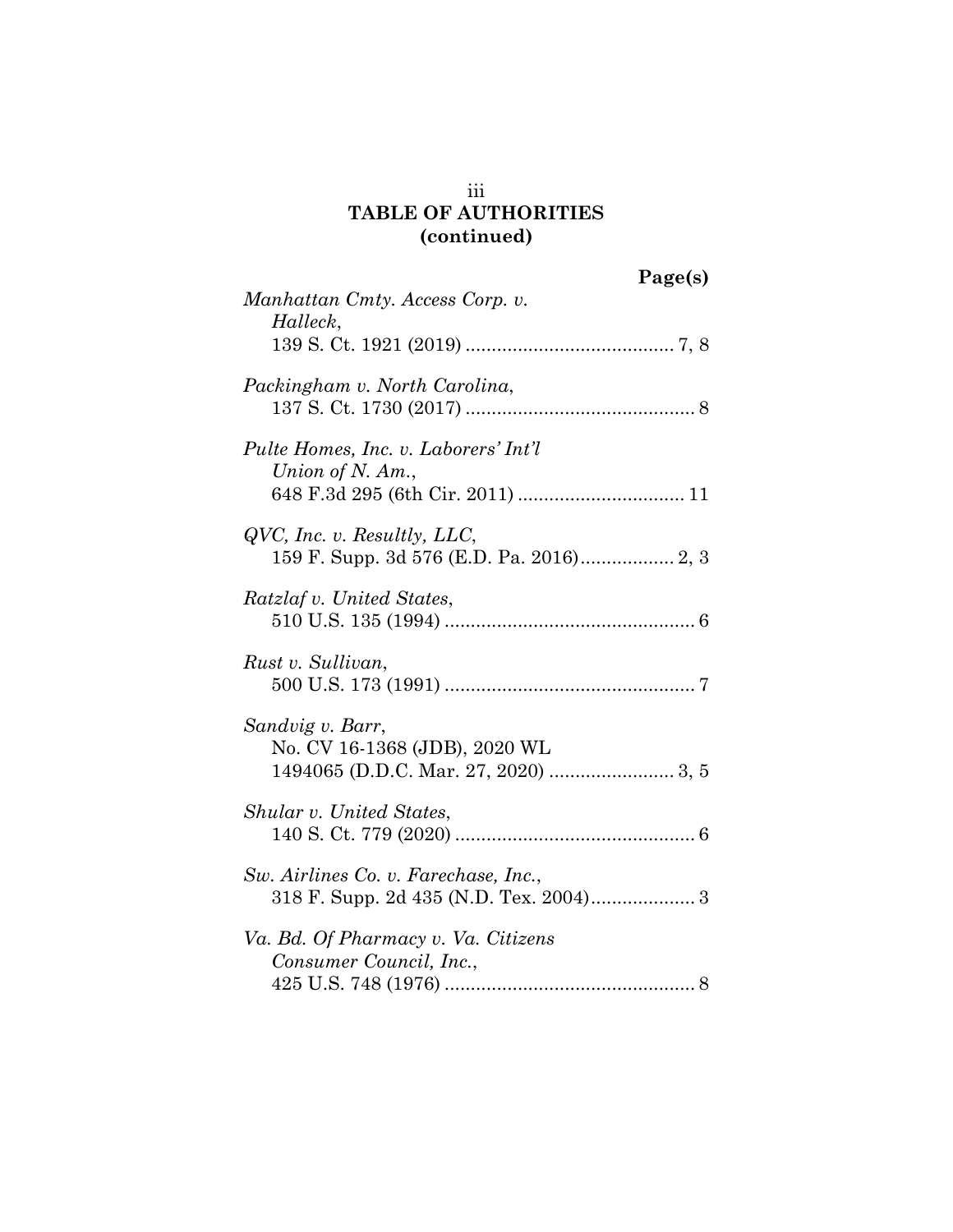## iv **TABLE OF AUTHORITIES (continued)**

**Page(s)**

## **FEDERAL STATUTES**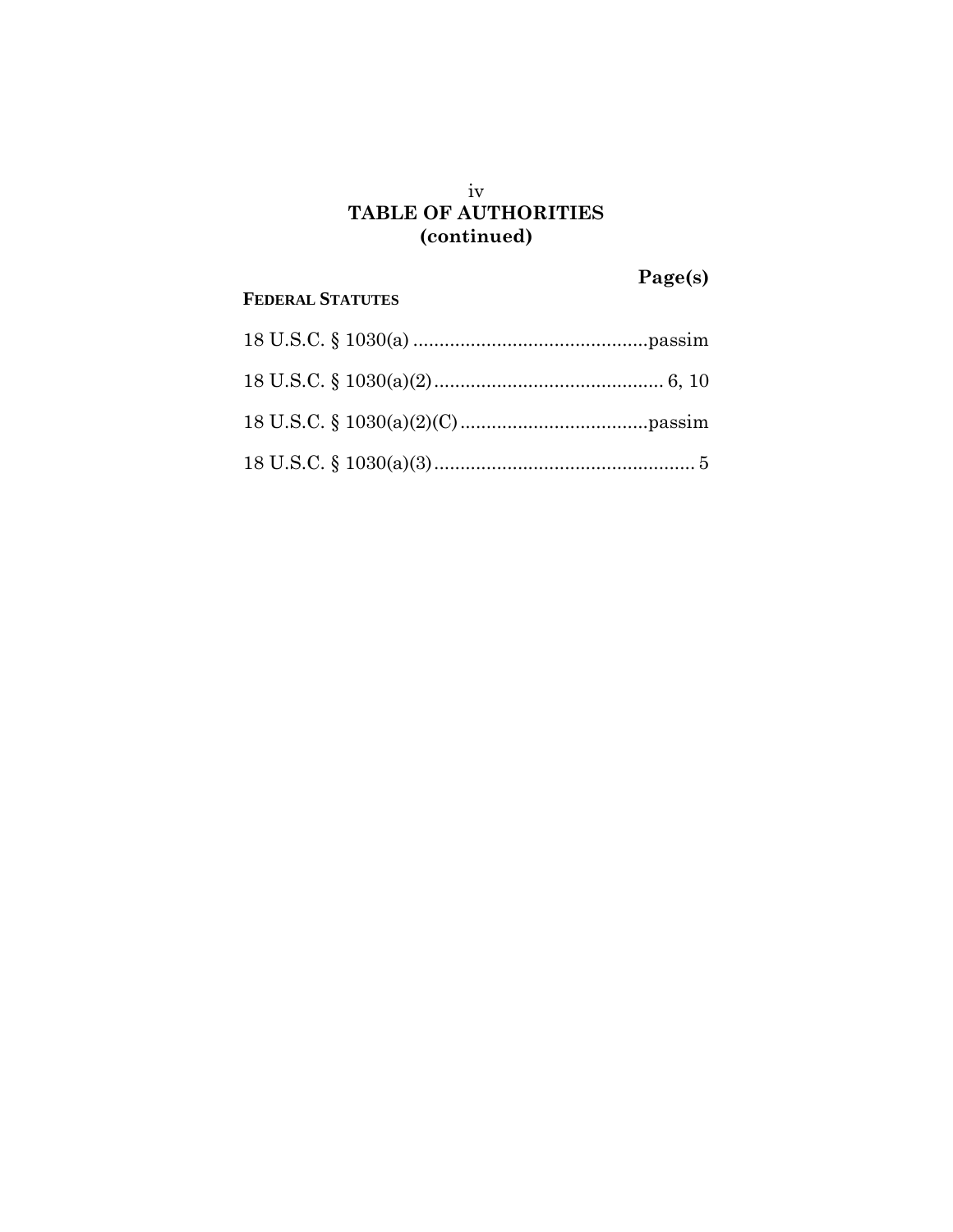#### **INTRODUCTION**

<span id="page-5-0"></span>Because of the decision below, anyone can now deploy automated "bots" to scrape and exploit massive quantities of personal information from public-facing websites—even over the objection of website operators and in disregard of the limitations that Internet users have placed upon the dissemination and use of their data.

Although respondent hiQ pretends otherwise, the profound significance of the Ninth Circuit's interpretation of Section 1030(a) of the Computer Fraud and Abuse Act (CFAA) could not be clearer. *E.g.* Pet. 5 & n.3 (quoting head of the Stanford Internet Observatory stating that ruling "eviscerated the legal argument" that allows companies to protect themselves from scrapers); Electronic Privacy Information Center (EPIC) Br. at 5 (The "lower court's decision makes it impossible for companies to fulfil their responsibility [to protect user information] and sets a dangerous precedent that could threaten the privacy of user data.").

The Ninth Circuit has thus neutered the protections that the CFAA affords to website operators and their users. And it has done so at the very moment when the threats posed by unauthorized scraping and misuse of personal information from public-facing websites are exploding. *See* EPIC Br. at 4 (discussing Clearview AI's creation of massive privacy-threatening biometric database). Internet users who choose to make information about themselves available to particular websites for particular purposes under specifically-agreed conditions now find themselves at the mercy of entities that have no obligation to respect those privacy-protecting limitations, and can (and will) exploit such information for any purpose and for all time.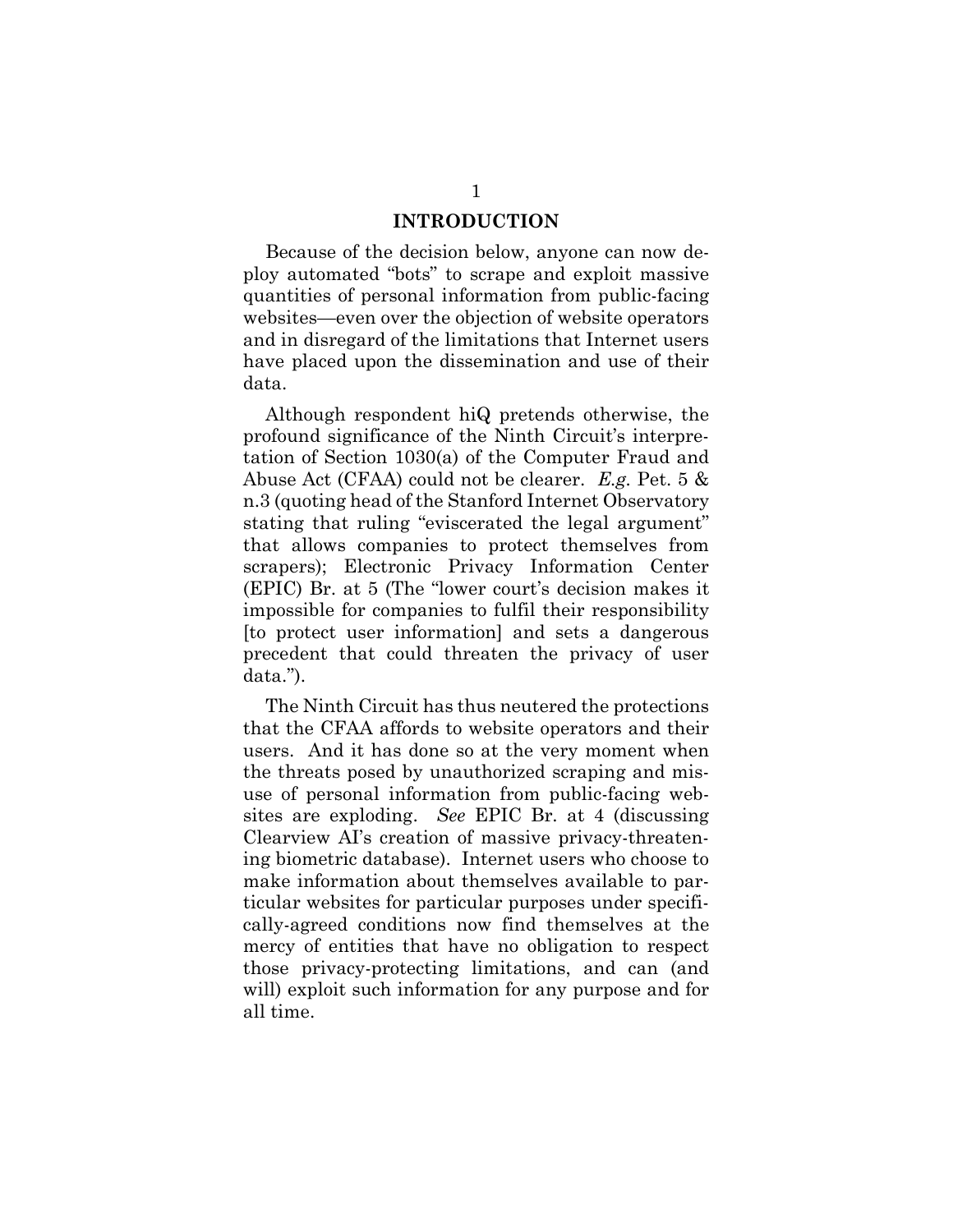The Ninth Circuit's sweeping and unprecedented interpretation of the CFAA—which opens a circuit split and rests principally on extratextual policy considerations—justifies this Court's review.

#### **ARGUMENT**

#### <span id="page-6-0"></span>**A. The Decision of the Court of Appeals Creates a Direct Circuit Conflict**

<span id="page-6-1"></span>The petition demonstrates that the decision below conflicts with *EF Cultural Travel BV v. Zefer Corp*., 318 F.3d 58 (1st Cir. 2003). Pet. 15-20. hiQ contends, however, that the First Circuit "never even considered" the scope of "without authorization" in the CFAA. Opp. 11. In fact, the *eight paragraphs* of *EF Cultural Travel* that precede hiQ's cherry-picked quotations are *entirely* about the meaning of Section 1030(a). 318 F.3d at 62-63. The First Circuit explained that under the CFAA, "[a] lack of authorization could be established by an explicit statement … restricting access," and that if a "public website" operator "wants to ban scrapers, let it say so." *Id.* at 62-63. To prevent confusion, the First Circuit continued: "It is also of some use for future litigation among other litigants in this circuit to indicate that, with rare exceptions, *public website* providers ought to say just what *non-password protected access* they purport to forbid." *Id.* at 64 (emphases added). Unsurprisingly, courts have cited *EF Cultural Travel* in holding that the CFAA applies to public websites. *E.g.*, *QVC, Inc. v. Resultly, LLC*, 159 F. Supp. 3d 576, 595-97 (E.D. Pa. 2016).

Thus, under *EF Cultural Travel*, the question under the CFAA is whether LinkedIn had "spell[ed] out explicitly [to hiQ] what is forbidden." 318 F.3d at 63. LinkedIn did precisely that when it sent hiQ the ceaseand-desist letter. Pet. 11-12. Meanwhile, in the Ninth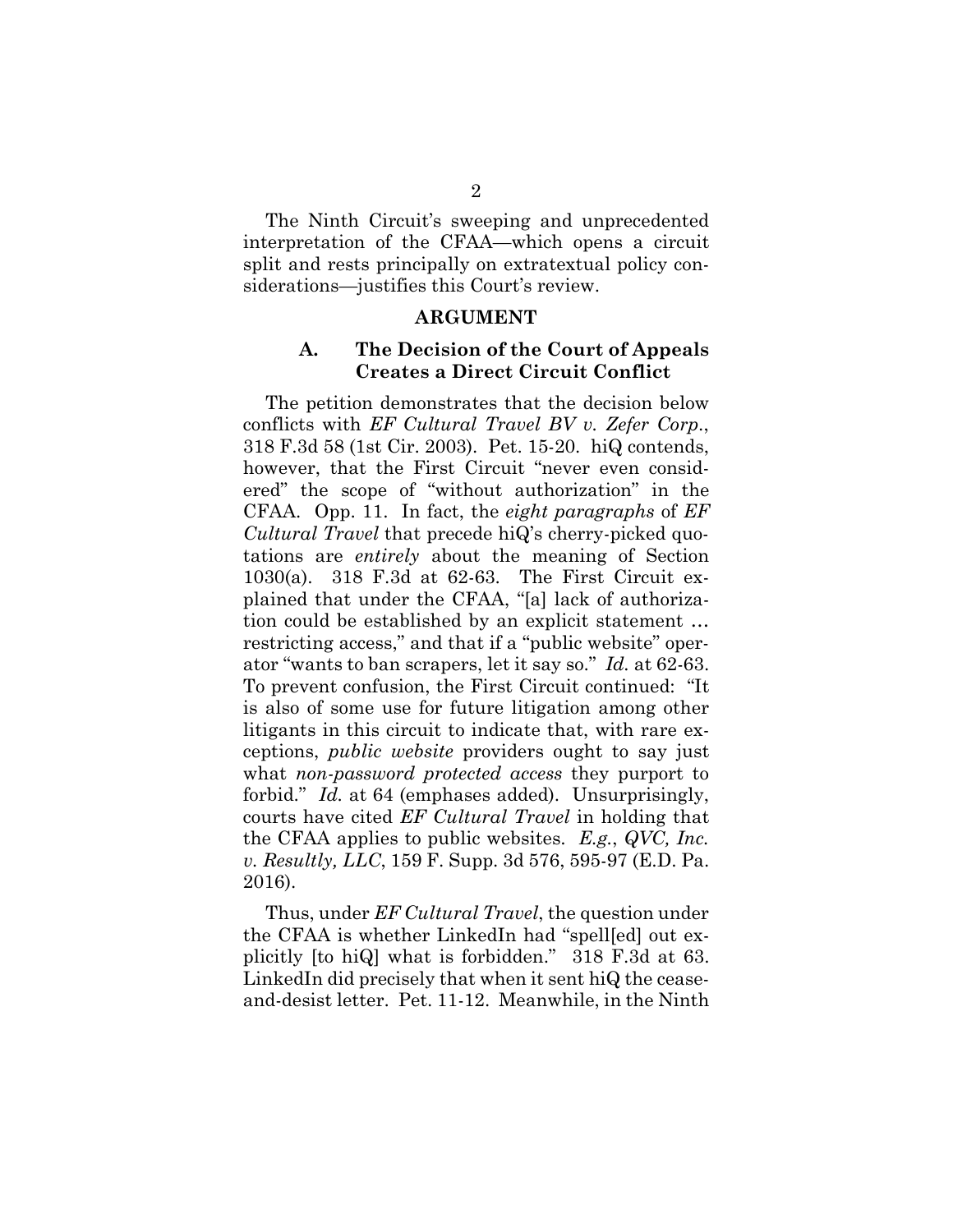Circuit, a publicly-accessible website can *never* resort to the CFAA to prevent a scraper from harvesting personal data on that site. The conflict is clear, direct, and outcome determinative.

The Ninth Circuit's decision also broke with every court to have interpreted "without authorization" in this context. Pet. 17-18. hiQ insists that these uniform decisions "do not address the issue the court of appeals decided." Opp. 12. That assertion is false. In fact, hiQ ignores holdings that are directly on point in favor of quotations that are entirely consistent with LinkedIn's interpretation of "without authorization."[1](#page-7-0)  Each of the cases cited in LinkedIn's petition addresses the *exact* issue here.

hiQ also contends that a district court recently agreed with the Ninth Circuit. Opp. 13 (citing *Sandvig v. Barr*, No. CV 16-1368 (JDB), 2020 WL 1494065 (D.D.C. Mar. 27, 2020)). On the contrary, *Sandvig* explicitly left open the question decided below: "Because no [cease and desist] letters have been sent in this case, the Court need not decide whether they would constitute a revocation of authorization." *Id.* at \*8 n.2.

The fact is that the Ninth Circuit opened a clear circuit split with the First Circuit and diverges from

<span id="page-7-0"></span> <sup>1</sup> *E.g.*, *Craigslist Inc. v. 3Taps Inc.*, 964 F. Supp. 2d 1178, 1183 (N.D. Cal. 2013) ("[U]nder the plain language of the statute, 3Taps was 'without authorization' when it continued to pull data off of Craigslist's website after Craigslist revoked its authorization to access the website."); *Resultly*, 159 F. Supp. 3d at 597 ("[J]ust as a cease-and-desist letter would put a publisher on notice that its actions were prohibited … Resultly [was] on notice that QVC prohibited web-crawling."); *Sw. Airlines Co. v. Farechase, Inc.*, 318 F. Supp. 2d 435, 440 (N.D. Tex. 2004) ("Southwest alleges that it directly informed Outtask that their access was unauthorized.").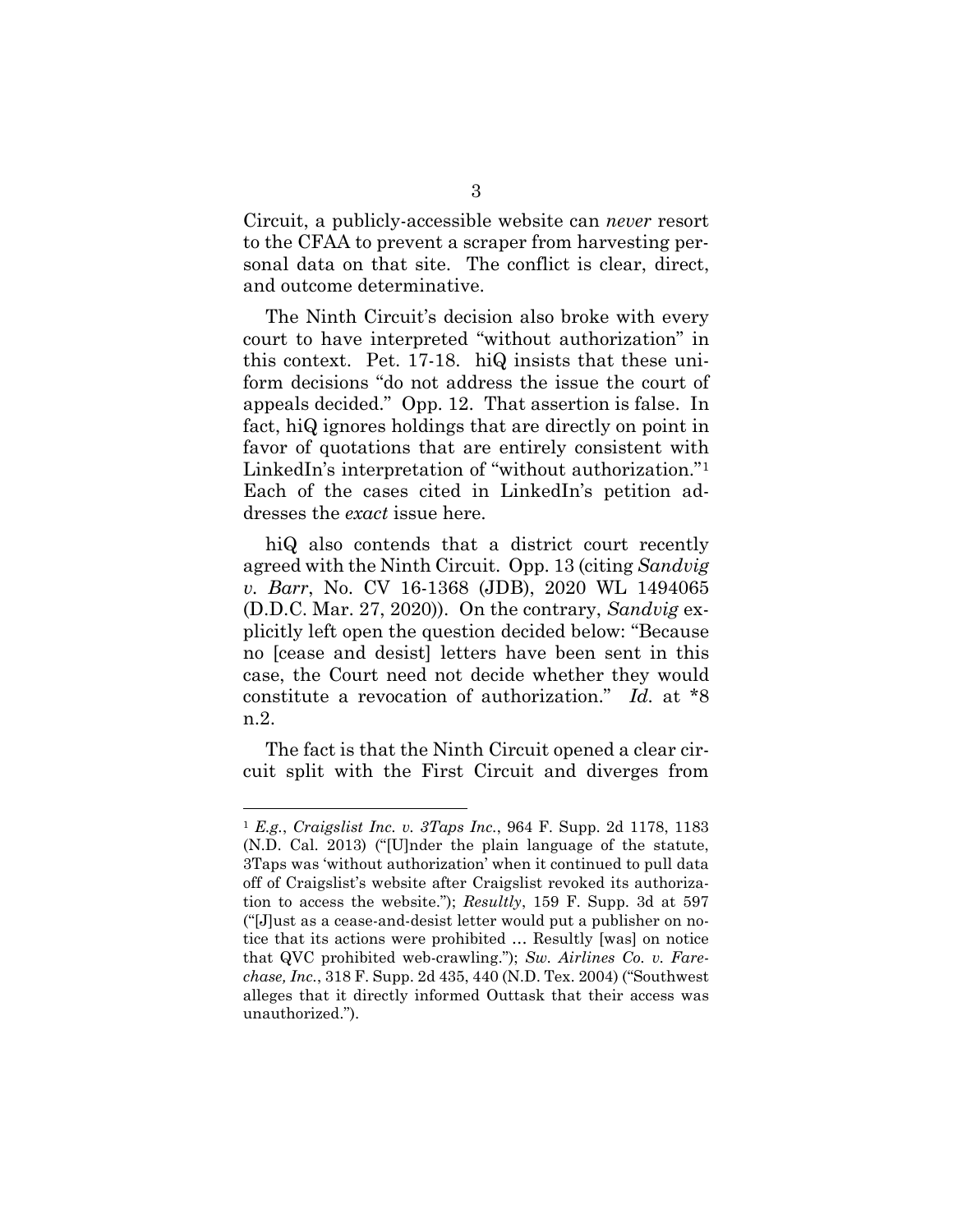every other federal court to have considered the application of Section 1030(a) to unauthorized scraping from public-facing websites. This Court should address this departure from existing consensus in an area where a nationwide rule is particularly important now. *See* Pet. 18-20.

#### **B. The Ninth Circuit's Interpretation of the CFAA is Incorrect**

<span id="page-8-0"></span>hiQ's defense of the decision below is notable, like the decision itself, for how little it engages with the text of Section  $1030(a)(2)(C)$ . As this Court recently stressed, however, "when the express terms of a statute give us one answer and extratextual considerations suggest another, it's no contest. Only the written word is the law." *Bostock v. Clayton County*, 140 S. Ct. 1731, 1737 (2020).

a. The CFAA provides liability for "[w]hoever … intentionally accesses a computer without authorization … and thereby obtains … information from any protected computer." 18 U.S.C.  $\S$  1030(a)(2)(C). The ordinary meaning of "without authorization" is that someone can access the protected computer only with permission to do so. Pet. 20. But the Ninth Circuit found that, although LinkedIn informed hiQ that it did not have permission to access LinkedIn's servers, "selective denial of access [w]as a ban" but not "a lack of 'authorization'" under Section 1030(a)(2)(C). Pet. 21. That purported distinction between a "ban" and a "lack of authorization" has no basis in text or common sense. Pet. 20-22.

hiQ contends that LinkedIn "ignores the Ninth Circuit's focus on publicly available information," which led it to rule that ""authorization is only required for password-protected sites or sites that otherwise *prevent the general public from viewing the information*.'"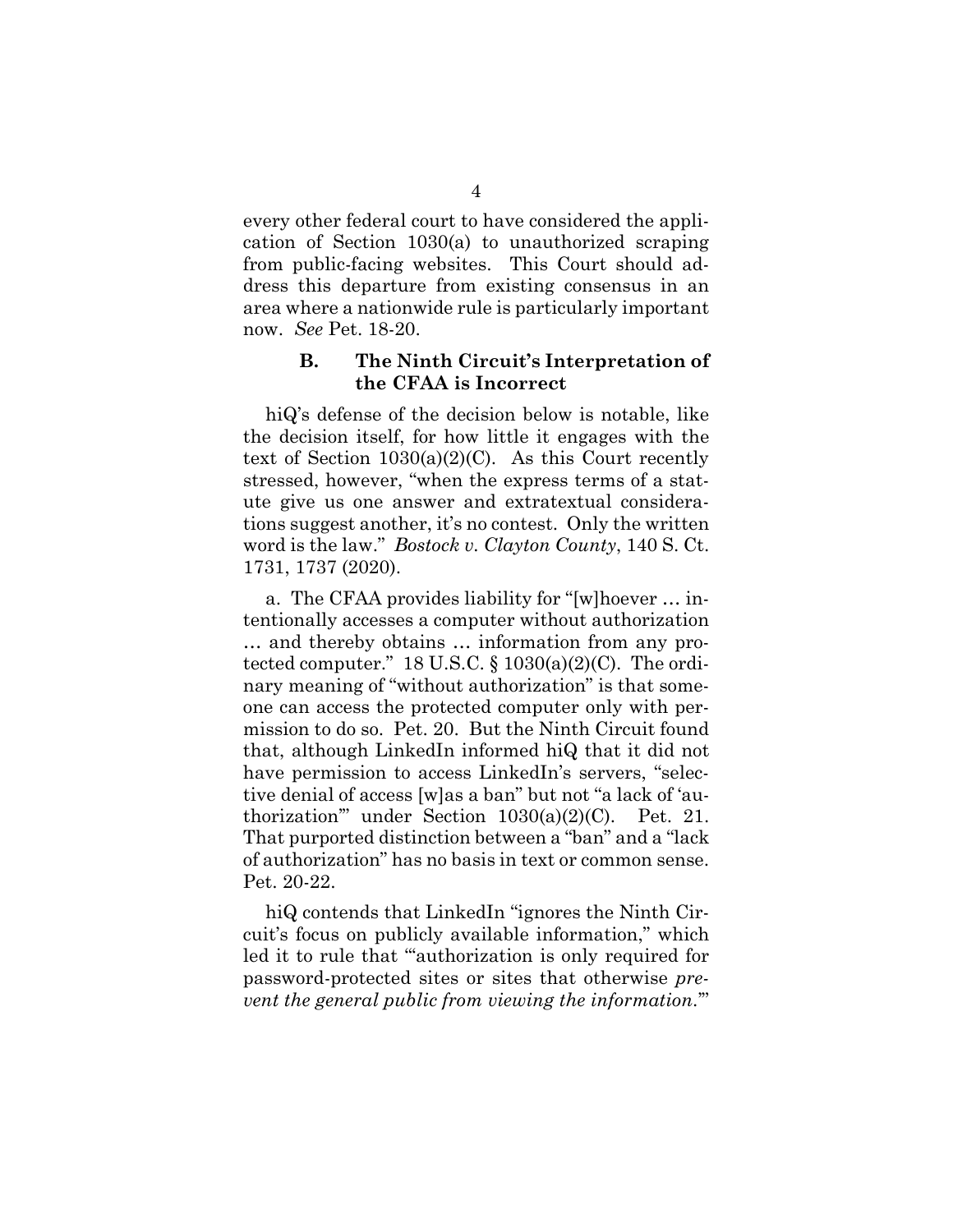Opp. 16 (quoting Pet. App. 27a). But hiQ's argument merely exposes the Ninth Circuit's error: Section 1030(a)(2)(C) says *nothing* about whether the information on a private server is publicly available, instead barring "access[ing] a computer without authorization" to obtain "information from *any* protected computer." 18 U.S.C.  $\S$  1030(a)(2)(C) (emphasis added). The Ninth Circuit was wrong precisely *because of* its "focus on publicly available information," which appears nowhere in Section  $1030(a)(2)(C)$ . The decision below disregarded this unambiguous text due to concerns about "giving companies like LinkedIn free rein to decide, on any basis, who can collect and use data." Pet. App. 35a. Not only is that concern unfounded, Pet. 27-32, but it also an extratextual policy judgment that is the proper province of Congress.

Indeed, the Ninth Circuit's decision to engraft a "nonpublic information" requirement onto Section  $1030(a)(2)(C)$  is particularly inappropriate because Congress placed such a limitation in a neighboring provision, Section 1030(a)(3), but not in Section 1030(a)(2)(C). Pet. 23-24; *see 3Taps*, 964 F. Supp. 2d 1182–83; *Sandvig*, 2020 WL 1494065, at \*8 n.2 (questioning the decision below in light of Section  $1030(a)(3)$ . hiQ's response appears to be that the inclusion of "nonpublic" in Section 1030(a)(3) does not foreclose the possibility that Congress silently incorporated the same limitation into Section  $1030(a)(2)(C)$ . Opp. 18. That is wholly unpersuasive: "the contrast between these two paragraphs makes clear that Congress knows how to impose express limits" when it so desires. *Hardt v. Reliance Standard Life Ins. Co.*, 560 U.S. 242, 252 (2010).

By any "plain and ordinary meaning" (Pet. App. 23a) of the term "without authorization," LinkedIn re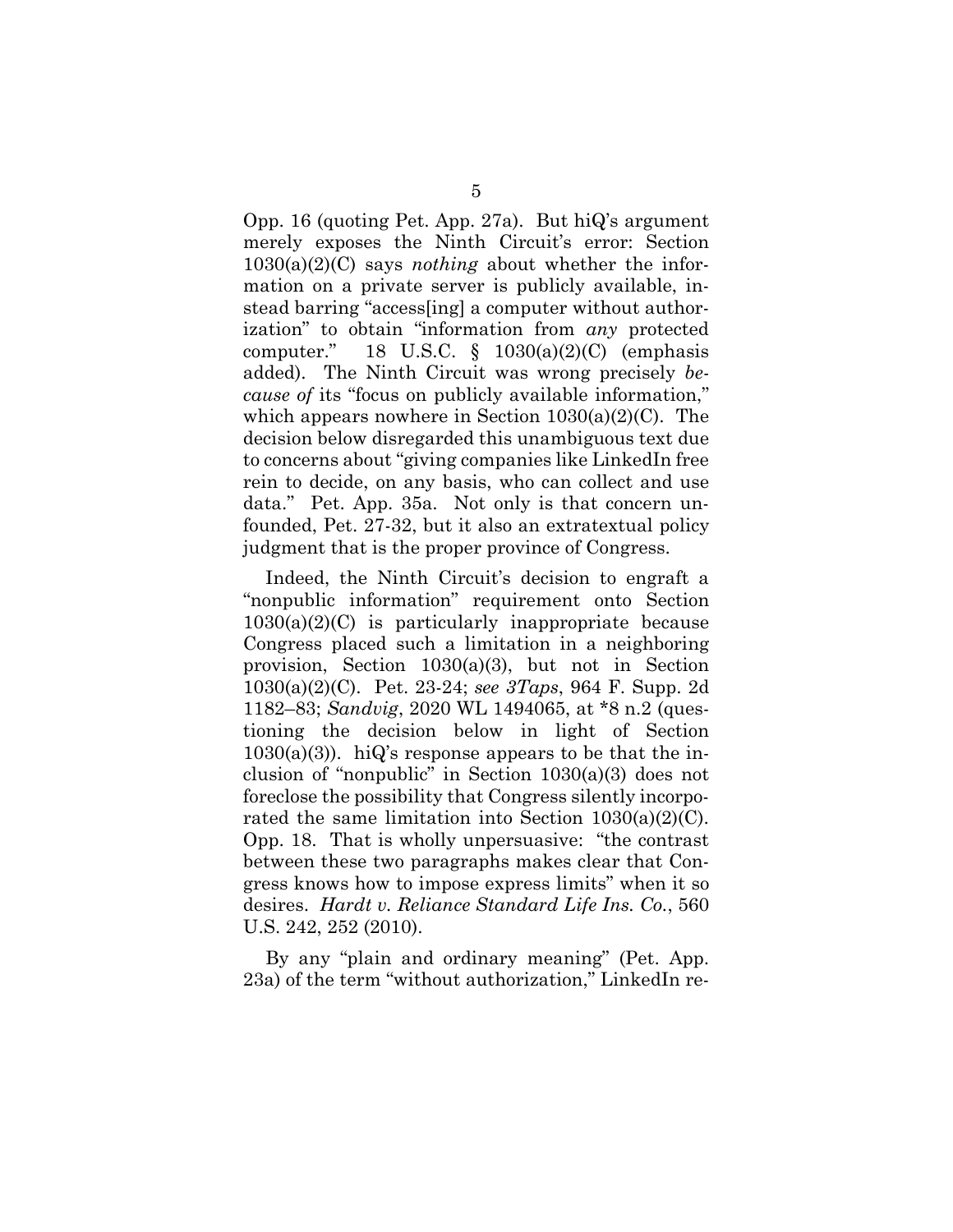voked whatever authorization hiQ may have had to access its website when it informed hiQ via a cease-anddesist letter that it did not have permission to scrape data from LinkedIn's site, and implemented additional technical blocks. It does not matter whether that withdrawal of access is called a "ban," a lack of "official permission," or "a lack of 'authorization,'" Pet. App. 24a those formulations are indistinguishable. A party acts "without authorization" when it circumvents technical barriers and scrapes data even after receiving a ceaseand-desist letter.

b. hiQ attempts to shore up its textual argument with legislative history, Opp. 16-17, but this Court "do[es] not resort to legislative history to cloud a statutory text that is clear." *Ratzlaf v. United States*, 510 U.S. 135, 147–48 (1994). In any event, hiQ concedes the history indicates that trespass law provides guidance on the proper interpretation of the CFAA. Opp. 16. Black letter trespass law gives property owners the right to revoke access to their property at any time, regardless of whether the property is otherwise publicly accessible, Pet. 22-23, which is consistent with legislative history indicating that Congress wanted Section 1030(a)(2) to protect privacy, Pet. 26.

c. hiQ also resorts to the rule of lenity, contending that any statutory ambiguity must be interpreted against potential criminal liability. Opp. 18-19. But "[t]he rule [of lenity] applies only when, after consulting traditional canons of statutory construction, we are left with an ambiguous statute." *Shular v. United States*, 140 S. Ct. 779, 787 (2020) (citation and internal quotation marks omitted). No such ambiguity exists here. *Supra* pp. 4-6; *3Taps*, 964 F. Supp. 2d at 1185. And concerns about uncertainty are misplaced where, as here, liability would be triggered by disregarding an individualized cease-and-desist letter. *See Facebook,*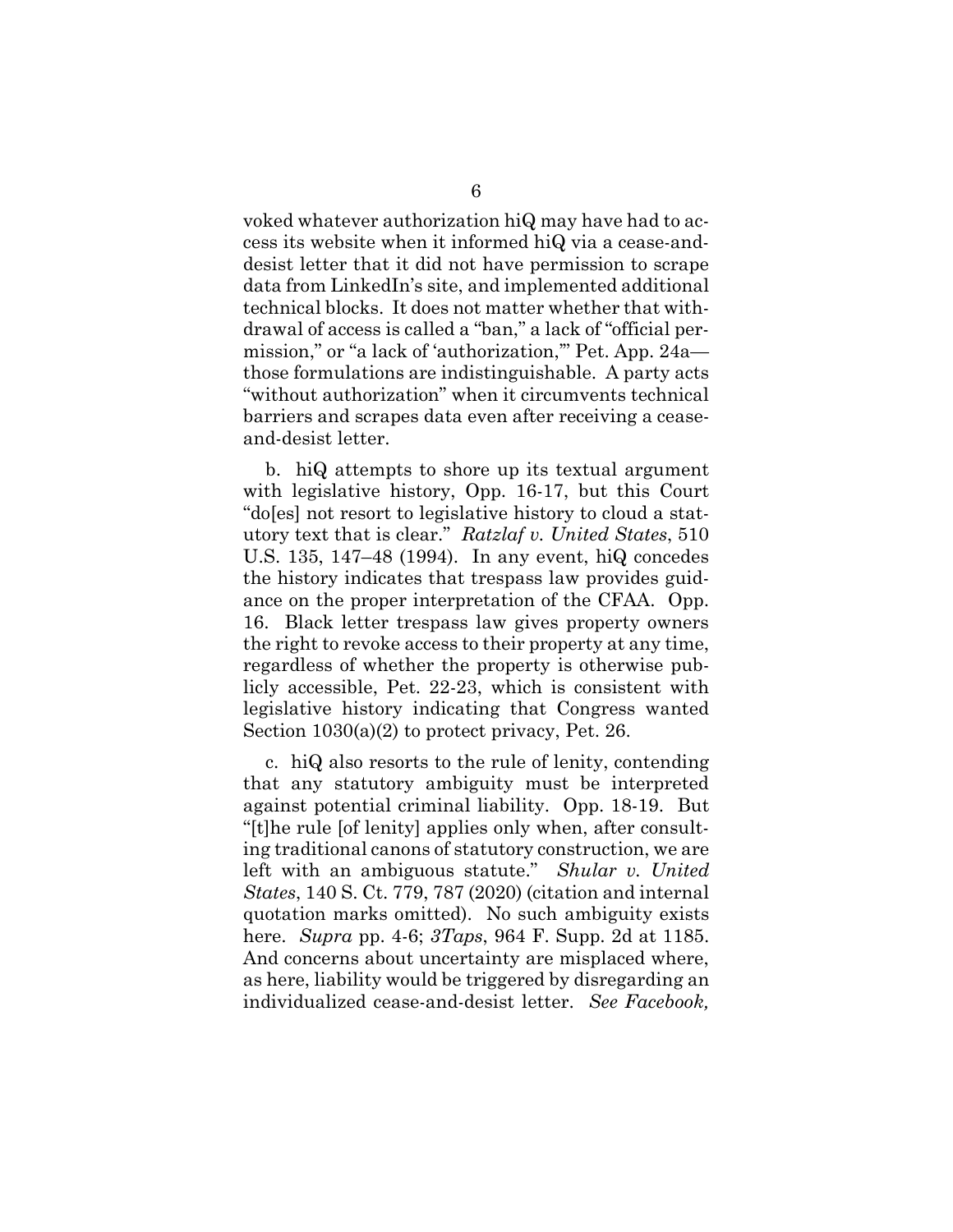*Inc. v. Power Ventures, Inc.*, 844 F.3d 1058, 1067 (9th Cir. 2016).

d. Finally, hiQ's invocation of constitutional avoidance (Opp. 19-21) misunderstands and misapplies that doctrine. The avoidance canon comes into play only where "the statute [is] genuinely susceptible to two constructions." *Almendarez-Torres v. United States*, 523 U.S. 224, 238 (1998). Here, the traditional tools of statutory construction "point significantly in one direction." *Id.*

In any event, hiQ has not raised any "grave doubts" regarding the constitutionality of Section 1030(a)'s ordinary meaning. *Rust v. Sullivan*, 500 U.S. 173, 191 (1991) (citation omitted). As a threshold matter, LinkedIn is not a state actor. *See Manhattan Cmty. Access Corp. v. Halleck*, 139 S. Ct. 1921, 1930 (2019) ("[A] private entity who provides a forum for speech is not transformed by that fact alone into a state actor."). Moreover, private parties may not "claim special protection from governmental regulations of general applicability simply by virtue of their First Amendment protected activities." *Arcara v. Cloud Books, Inc.*, 478 U.S. 697, 705 (1986). Neutral laws protecting private property against unauthorized intrusion may be enforced without raising First Amendment concerns. *See Lloyd Corp. v. Tanner*, 407 U.S. 551, 568 (1972). The CFAA is just such a law, regulating conduct independently of whether that conduct has any connection to expressive activity. *3Taps*, 964 F. Supp. 2d at 1186 n.8.

By the same token, hiQ has no First Amendment right to take information from a private website operator that has decided not to share it. *Halleck*, 139 S.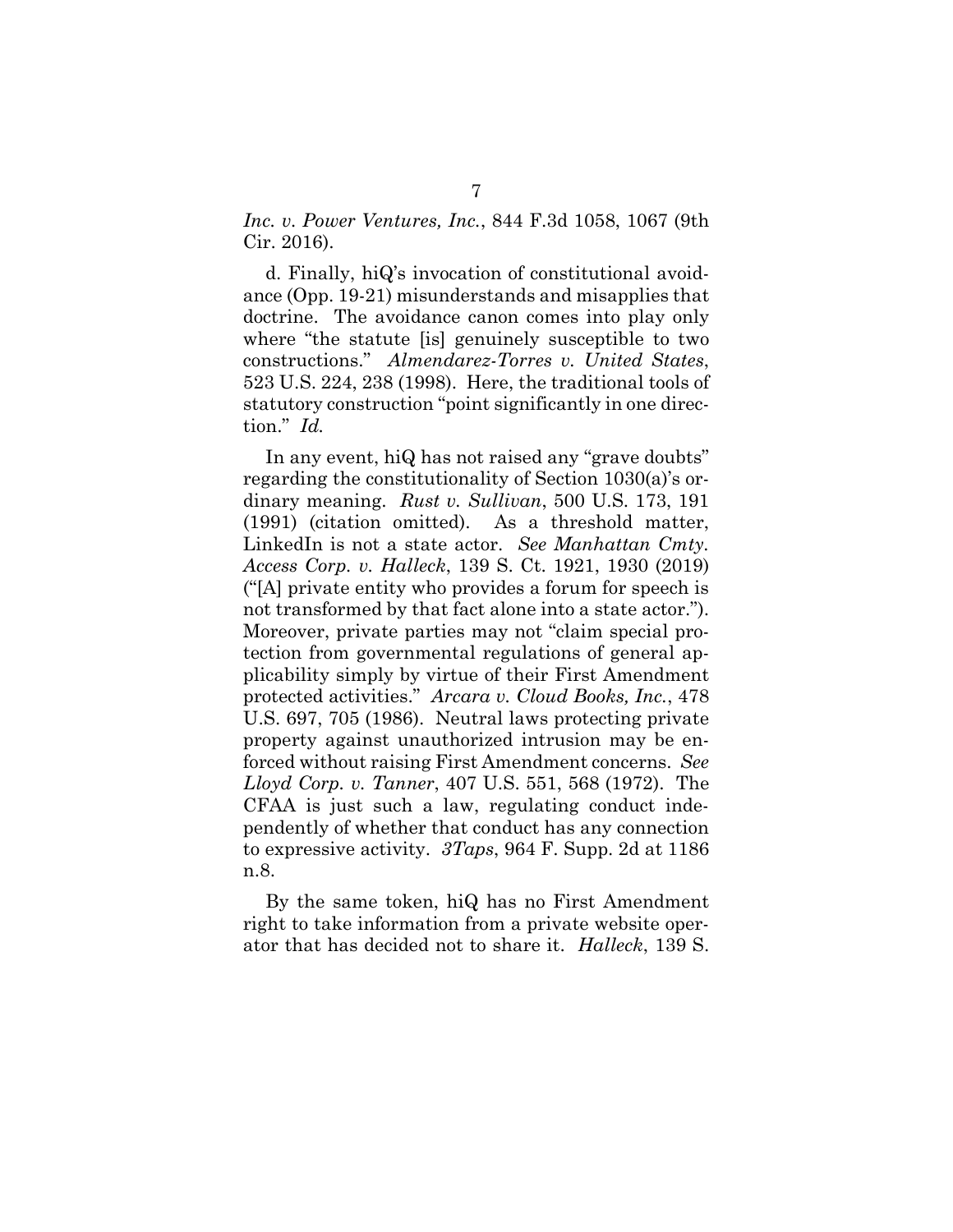Ct. at 1930; *Va. Bd. Of Pharmacy v. Va. Citizens Consumer Council, Inc.*, 425 U.S. 748, 756 (1976) (right to access information presupposes "a willing speaker").[2](#page-12-1)

### <span id="page-12-0"></span>**C. The Decision Below Raises Issues of Exceptional Importance that Warrant Immediate Review**

a. The consequences of preventing website operators from protecting their servers and users from large-scale data-scraping by unauthorized bots are clear and exceedingly detrimental. Pet. 27-31. hiQ brushes off these concerns because "[t]his case deals only with profiles made visible to the general public." Opp. 13 (quoting Pet. App. 3a). But that argument obscures more than it illuminates. LinkedIn's members have chosen to make their information available for viewing *on LinkedIn's website*. They have done so in part because of the agreement they enter with LinkedIn, which places limitations on the use of that information, including the rights that LinkedIn grants them to restrict access to or remove their information. When hiQ scrapes that data on massive scale and makes it available elsewhere, however, LinkedIn's members lose their ability to control where and with whom their personal information is shared, and to remove it from the Internet.

Thus, for example, through scraping LinkedIn, hiQ's Keeper product analyzes every change LinkedIn members make to their profiles, providing their employers with an individualized "flight risk" score assessing the likelihood that the person may leave the

<span id="page-12-1"></span> <sup>2</sup> *Packingham v. North Carolina*, 137 S. Ct. 1730 (2017) is not to the contrary. It merely prevented a *State* from banning all access to a website where the website would otherwise permit access. *Id.* at 1737. It said nothing that would prevent a private website operator from limiting who may access its property.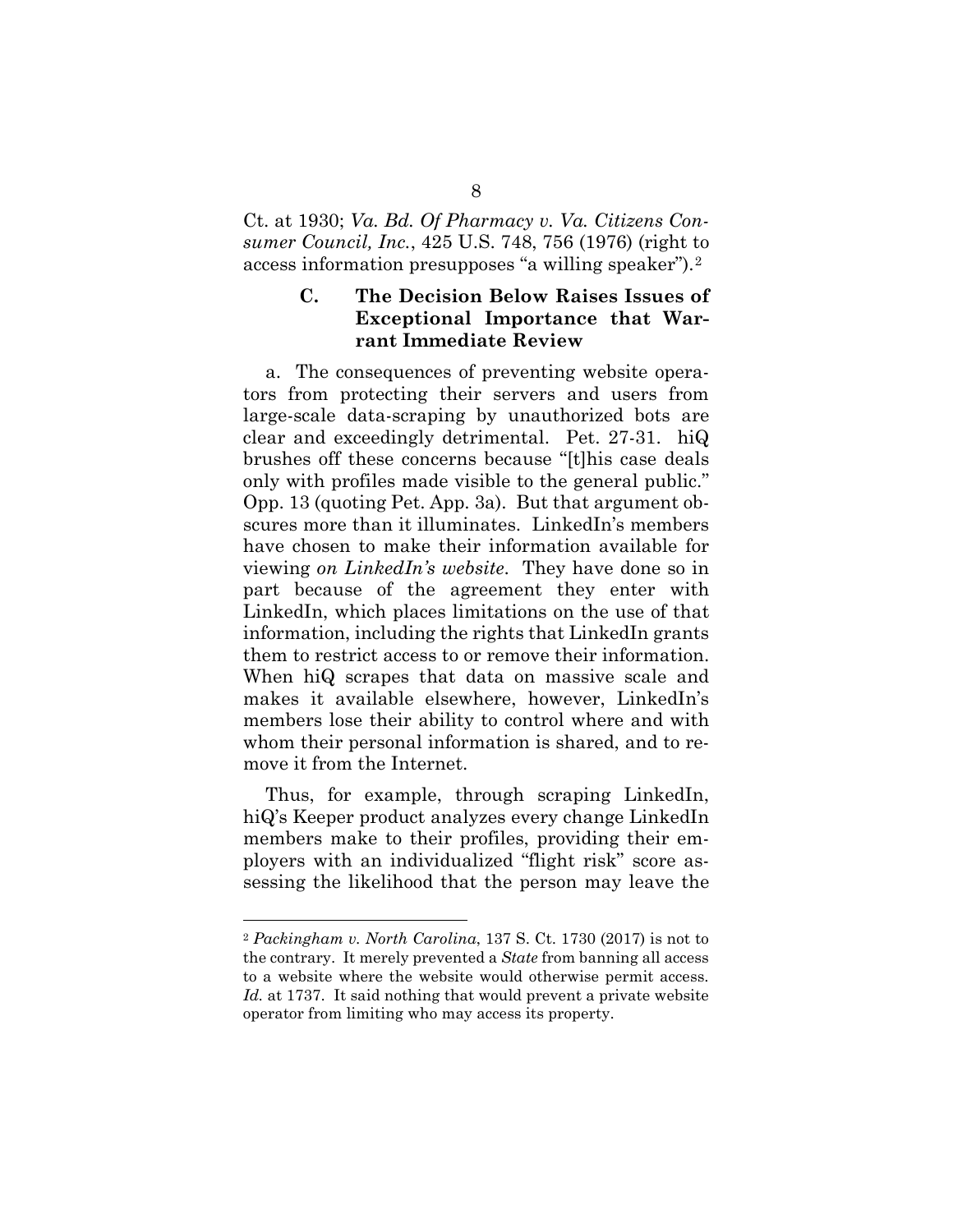company—without members' knowledge, much less consent. hiQ does this even when members have enabled the "Do Not Broadcast" function to specifically conceal updates to their profiles from their connections.

To appreciate the implications of the Ninth Circuit's decision beyond LinkedIn, one need look only at Clearview. Clearview deploys bots to engage in systemic scraping of social media and other websites, without consent of the operators or their users, to amass a massive facial-recognition database. *See* Pet. 4-5, 28-29; EPIC Br. at 16-24. hiQ ignores Clearview, but Clearview's scraping, which the decision below greenlights just as surely as it does hiQ's scraping, puts the lie to hiQ's suggestion that the decision has no implications for data control and privacy. Because of the decision below, any information placed on any publicly accessible website is available for anyone to take and exploit for any purpose in perpetuity. Indeed, hiQ embraces the decision below precisely because it "prevents companies … from taking legal action to protect their users' privacy." EPIC Br. at 21.

b. hiQ separately contends that LinkedIn exploits member data in "precisely the same" way as hiQ. Opp. 13-14. That is false and belied by the record.

LinkedIn's products protect user privacy in ways that hiQ's do not. Unlike hiQ's products, LinkedIn's tools do not provide members' *current employers* with information about whether they plan to leave their jobs, and they respect the "Do Not Broadcast" feature. Pet. 8; Pet. App. 13a n.7. Moreover, any use by LinkedIn of member data is limited by LinkedIn's User Agreement and Privacy Policy. Pet. App. 46a. But like other third-party scrapers, hiQ is "not bound by the user agreements of the websites they scrape,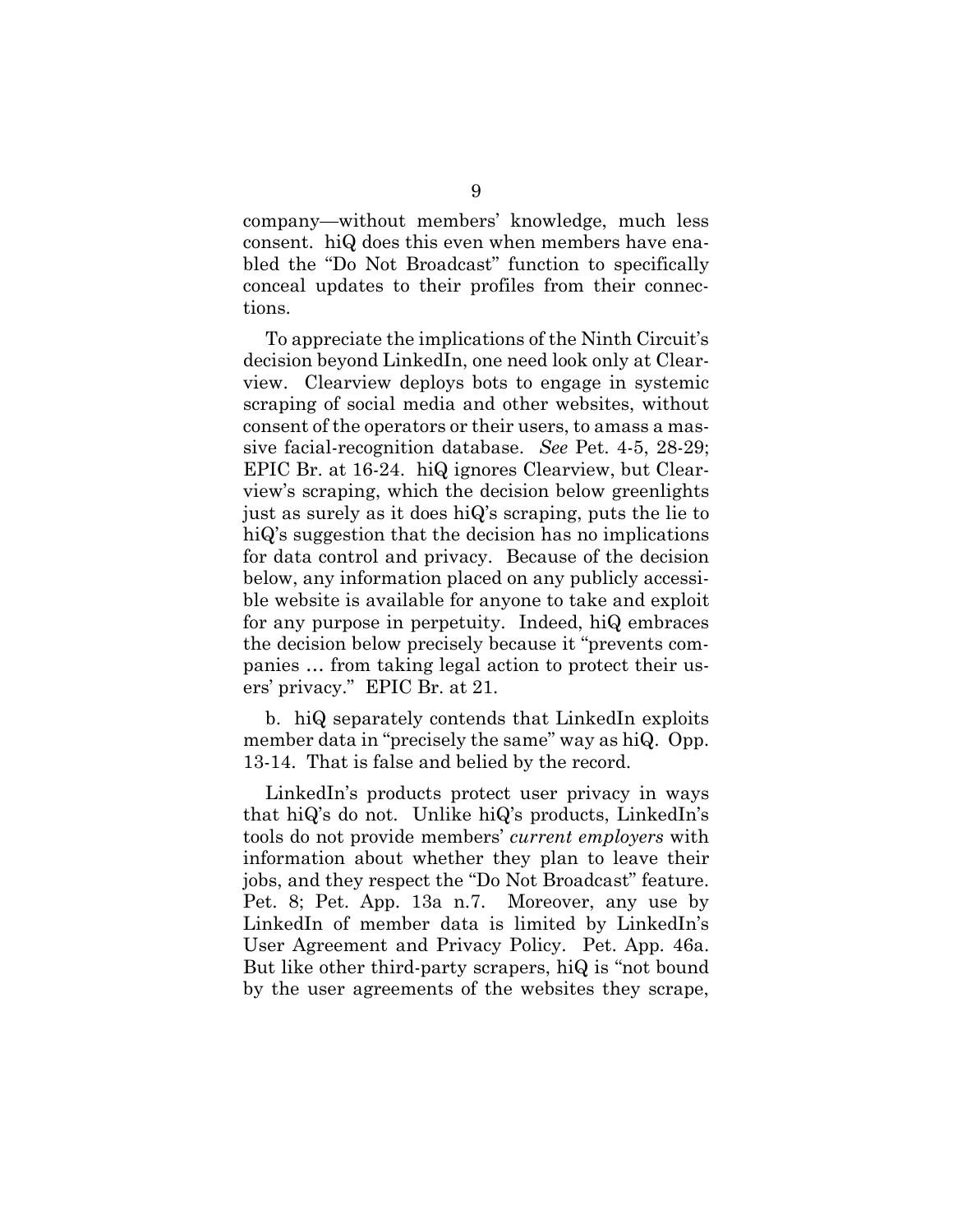nor do they generally provide similar rights to consumers whose data was scraped." EPIC Br. at 13. hiQ has no relationship with LinkedIn's members, and respects none of the limitations to which LinkedIn agrees with its members.[3](#page-14-1)

#### **D. This Case Is a Good Vehicle for This Court's Review**

<span id="page-14-0"></span>hiQ has identified no vehicle concerns that would justify forgoing review.

hiQ first points to the preliminary injunction posture of the case. Opp. 22-23. But this Court regularly reviews decisions affirming (or denying) preliminary injunctions when, as here, the decision definitively construes a federal statute. *See* Pet. 27 n.10 (citing cases). Tellingly, none of the cases hiQ cites involved a petition seeking review of a preliminary injunction decision. Opp. 22.

Next, hiQ notes that the case is not yet final. Opp. 22-23 & n.10. But it is common for this Court to decide a threshold issue in a case, even if there are remaining issues to be litigated on remand. *See, e.g.*, *Intel Corp. Inv. Policy Comm. v. Sulyma*, 140 S. Ct. 768 (2020). And hiQ has not identified any way in which further proceedings could result in a favorable outcome for LinkedIn on the CFAA issue.<sup>[4](#page-14-2)</sup>

<span id="page-14-1"></span><sup>&</sup>lt;sup>3</sup> hiQ suggests that any concerns about data privacy should be left to Congress. Opp. 15. But Congress already acted by passing Section 1030(a)(2), which hiQ admits is aimed at protecting privacy. Opp. 2. Any interpretation of Section 1030(a)(2)(C) will have profound privacy consequences, which counsels in favor of review.

<span id="page-14-2"></span><sup>4</sup> hiQ's preemption argument interposes no barrier to review. The district court has already indicated that LinkedIn's interpretation of the CFAA would require preemption of hiQ's state law claims. *See* Pet. App. 55a.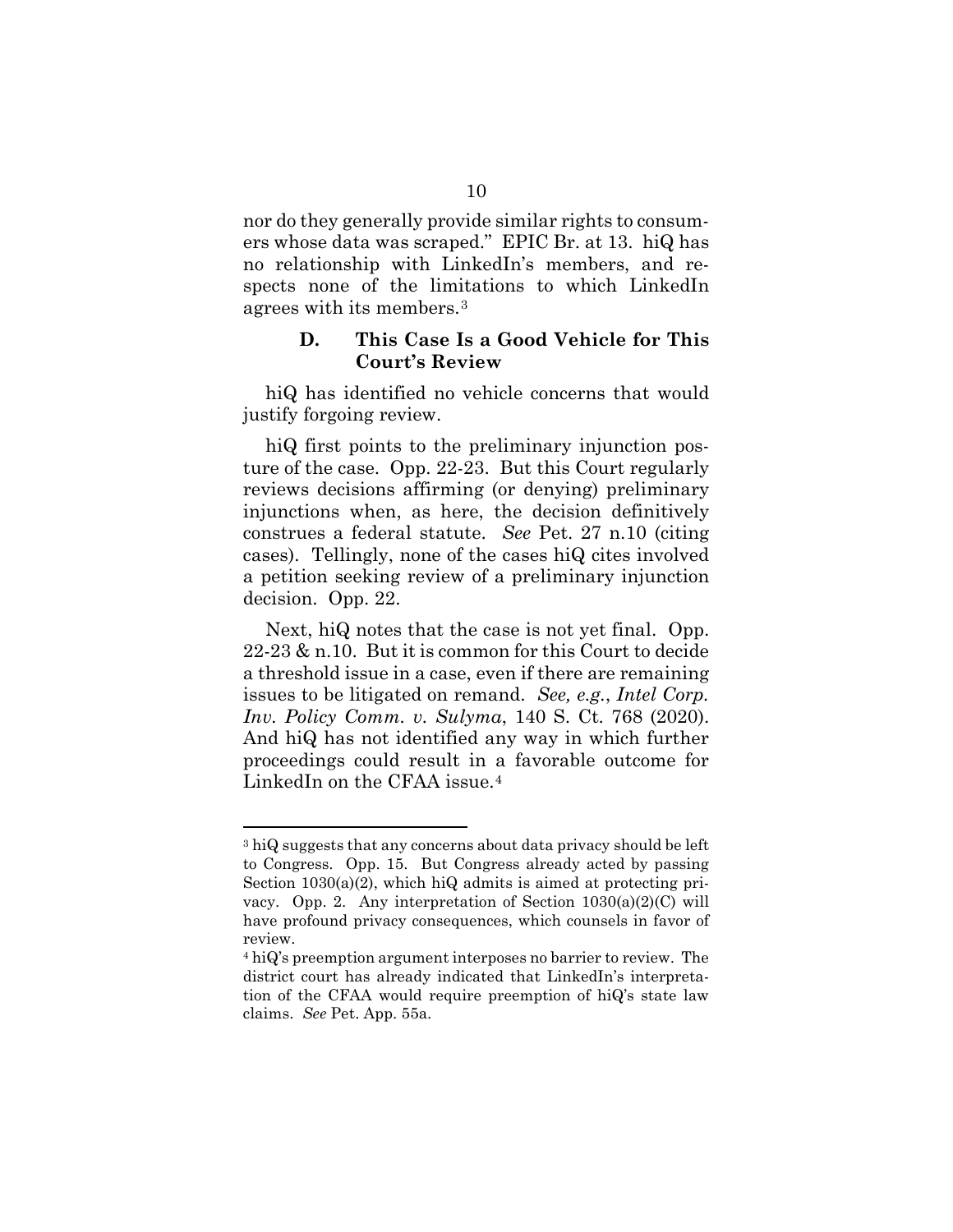### <span id="page-15-0"></span>**E. The Court Should Consider This Case Together With** *Van Buren v. United States*

This Court's grant of certiorari in *Van Buren v. United States*, No. 19-783, strengthens the case for review here. Section  $1030(a)(2)(C)$  prohibits obtaining information by "intentionally access[ing] a computer without authorization or exceed [ing] authorized access." While *Van Buren* addresses the meaning of "exceeds authorized access," this case addresses what it means to act "without authorization." Those questions have each divided the Courts of Appeals, giving this Court the opportunity to provide clarity as to both terms, and ensuring that they are construed harmoniously. It would therefore serve judicial economy to consider the cases together, rather than creating the possibility of future litigation adjudicating how this Court's decision in *Van Buren* bears upon the proper interpretation of "without authorization."

At a minimum, this Court should hold LinkedIn's petition pending the outcome of *Van Buren*. In evaluating claims that an individual has "exceed[ed] authorized access" or acted "without authorization," courts have often opined on the meaning of "authorization" in a manner that bears on both terms. *See, e.g.*, *EF Cultural Travel*, 318 F.3d at 62-63 (discussing how a "lack of authorization" could be established to prove that a scraper "exceed[ed] authorized access"); *Pulte Homes, Inc. v. Laborers' Int'l Union of N. Am.*, 648 F.3d 295, 304 (6th Cir. 2011) (comparing and construing both terms); *Int'l Airport Centers, LLC v. Citrin*, 440 F.3d 418, 420 (7th Cir. 2006) (same).